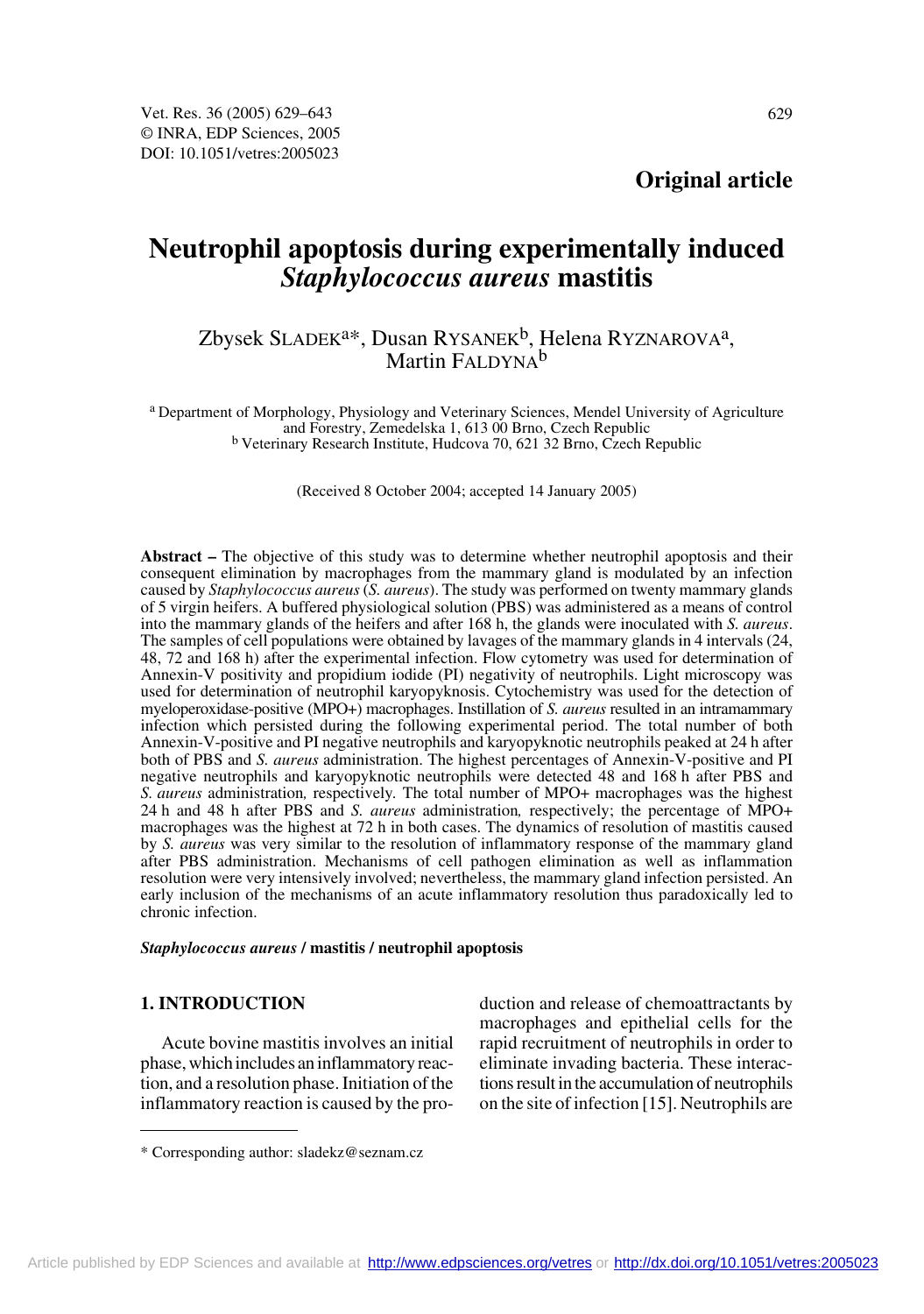produced in the bone marrow, enter the peripheral blood, and migrate through the walls of capillaries into the lumens of mammary glands, where they phagocytose, invading bacteria. Neutrophils form the first line of immunological defence of the bovine mammary gland against Gram-positive and Gram-negative pathogens [16].

Neutrophils rapidly accumulate on the site of infection, and there is a concomitant potential to cause severe tissue destruction should they undergo necrotic lysis and release cytotoxic granule contents into mammary gland tissues [2]. Therefore, it follows that timely and vigilant execution of a controlled programmed cell death in neutrophils is important in order to prevent damage to healthy tissues, and is necessary for resolution of infection [9]. Previous elimination of bacterial pathogens, extravasated inflammatory cells (neutrophils) and their contents from tissue are necessary for resolution of acute infection [5]. Therefore, mammary gland neutrophils undergo apoptosis and they are phagocytosed by macrophages [23, 24].

Apoptosis of neutrophils is a non-pathologic mode of cell death characterised by unique morphological and biochemical features that are distinct from oncosis and necrosis. Apoptosis is marked by cellular shrinking, condensation and margination of the chromatin, roughing of the plasma membrane, and translocation of phosphatidylserine on the cell membrane (for a review see Van Cruchten and Van Den Broeck [27]). Apoptosis of neutrophils is accompanied by the loss of a number of fundamental functions: a reduced capability to respond to stimulation, a reduced intensity of phagocytosis (ranging to a total inability to phagocytise), and a lowered degree of degranulation and respiratory burst [31]. Therefore, these fundamental functions are critical for the maintenance of host defences and in reaction to an insult by infectious agents. Under these circumstances, the immune system of the mammary gland may be weakened in its fight against infection and a transition into chronicity may occur.

Some bacterial pathogens moderate neutrophil apoptosis in order to survive and cause disease [3]. One of them is *Staphylococcus aureus (S. aureus),* which is the most important and prevalent contagious mammary pathogen. It causes clinical and subclinical intramammary infection with serious economic loss and herd management problems in dairy cows [4].

*S. aureus* possesses a variety of virulence factors: protein A and a capsule or a pseudocapsule (slime), which are antiphagocytic factors, and toxins (alpha and beta) which appear to play a major role in the staphylococcal virulence [26]. These factors interfering with neutrophil function enable a pathogen to develop clinical or chronic infection [4]. A considerable feature of the virulence of bacterial pathogens (e.g. *S. aureus*) is the bacterial modulation of the neutrophil apoptosis differentiation programme [10]. This programme represents the final stage of transcription-regulated neutrophil maturation and regulates multiple processes, including apoptosis [3].

Both proapoptotic and antiapoptotic effects of *S. aureus* on neutrophils has been described in the literature*.* It was demonstrated that lipoteichoic acid from *S. aureus* inhibits spontaneous apoptosis and, therefore, increases the lifespan of neutrophils [11], and the in vitro cultivation of blood granulocytes with vital *S. aureus* leads to a delay of DNA fragmentation [1]. In contrast, Yamamoto et al. [32] has reported higher proportions of Annexin-V-positive neutrophils following the cultivation of blood neutrophils with heat-killed *S. aureus* bacteria.

The effect of *S. aureus* on the lifespan of neutrophils has only been studied in in vitro conditions. Therefore, it is not known whether the factors of *S. aureus* virulency are operative in situ during mastitis as modulators of neutrophil apoptosis because no relevant data on this problem exists in the literature.

Our working hypothesis is based on following two main consequences of neutrophil apoptosis modulated by *S. aureus*.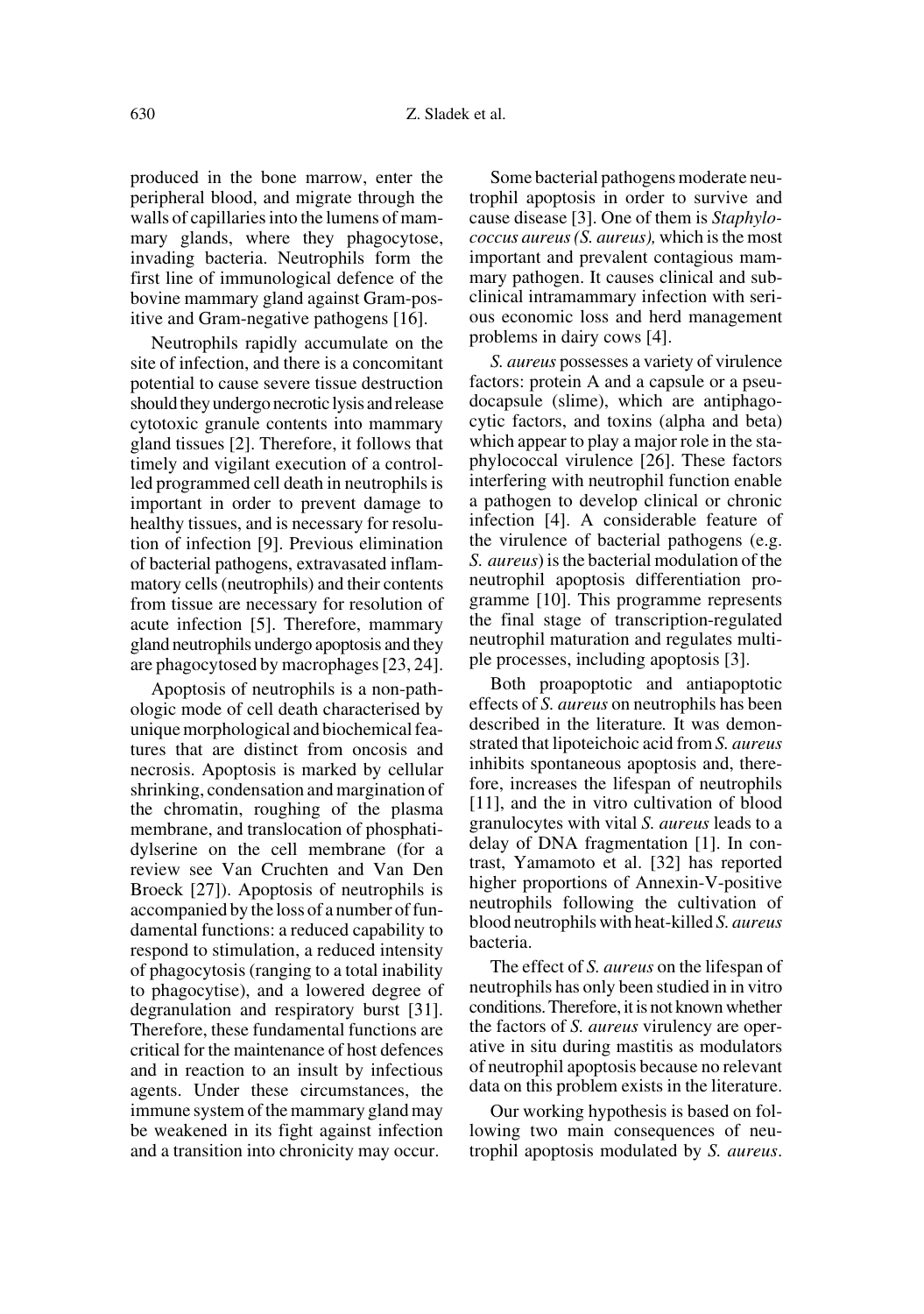The first, increased apoptosis is supposed to reduce the proportion of active neutrophils and thus the efficiency of the phagocytic defence of the mammary gland, accelerating the resolution of inflammatory reaction at the same time. Second, delayed apoptosis is supposed to favour an accumulation of active neutrophils in the mammary gland leading to increased risks of tissue damage, and allowing a transition of mastitis to an irreversible chronic state.

It is difficult to say how *S. aureus* in vivo moderates neutrophil apoptosis in the mammary gland, because neutrophil apoptosis is an essential step in the resolution of acute inflammation induced not only by bacterial pathogens and their components, but also by non-specific noxa [23, 24].

This data gives rise to a question as to what extent the factors of *S. aureus* virulency, on the one hand, and mechanisms of an acute inflammatory resolution, on the other hand, will participate in the modulation of neutrophil viability during mastitis.

The objective of our study was to determine if apoptosis of neutrophils and their subsequent elimination from the mammary gland by macrophages are modulated by an infection of *S. aureus*. For this purpose, apoptosis of neutrophils and their phagocytosis by macrophages were studied in models of acute reversible bovine mammary gland injury caused by PBS and in experimentally induced *S. aureus* mastitis of virgin mammary glands.

## **2. MATERIALS AND METHODS**

#### **2.1. Animals**

The experiments were carried out on twenty mammary glands of five virgin, clinically healthy Holstein × Bohemian Red Pied crossbred heifers aged 16 to 18 months. The heifers were housed in an experimental tie-stall barn and fed a standard ration consisting of hay and concentrates with mineral supplements. The experimental tie-stall used in this study is certified. The animal care was in agreement with good care practice protocol. All heifers were free of intramammary infections, as demonstrated by a bacteriological examination of mammary lavages.

#### **2.2. Experimental design**

Before experimental infection, the mammary glands were treated with phosphate buffered saline (PBS, pH 7.4, 0.01 M, NaCL 0.138 M; KCL 0.0027 M, prepared with apyrogenic water). All four mammary gland sinuses of each heifer were rinsed stepwise with PBS to obtain a cell suspension by the following scheme. The first cell sample was obtained by lavage of the left forequarter 24 h after administration of PBS. The remaining quarters were rinsed stepwise at three 24-h intervals and one 96-h interval in the following order: left-rear (48 h)  $\rightarrow$  right-front (72 h)  $\rightarrow$  right-rear (at 168 h). These PBS-treated mammary glands were set as a control to the infection. These same heifers were then experimentally infected with *S. aureus*. Subsequent lavages of the mammary gland lumens were obtained in the same manner as described. In the lavages after infection with *S. aureus*, the number of colony-forming units (CFU/mL) of *S. aureus* was assessed. The total somatic cell count was assessed by the fluoro-optoelectronic method. The differential leukocyte count in the cell suspension obtained from the lavages was assessed by flow cytometry. Finally, apoptosis of neutrophils was detected in flow cytometry by Annexin-V positivity and in light microscopy by morphological features. Phagocytosis of apoptotic neutrophils by macrophages was assessed by detection of neutrophil associated enzyme myeloperoxidase in macrophages.

## **2.3. Preparation of the** *S. aureus* **inoculum**

*S. aureus,* strain Newbould 305 (Czech Collection of Microorganisms, Masaryk University Brno: CCM 6275), was used. The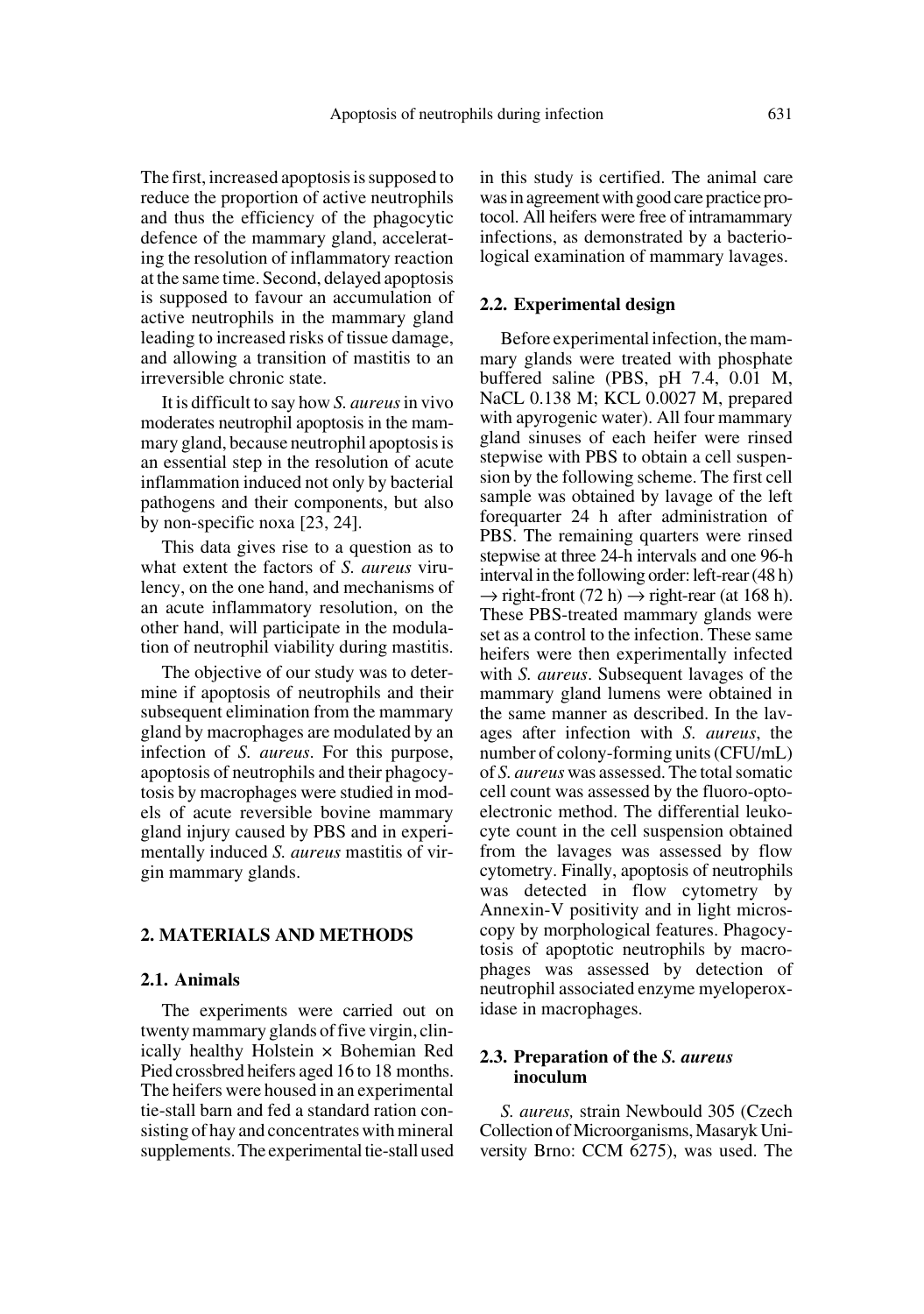inoculum was prepared by growing the challenge organism on ram blood agar (BA) medium. Three colonies of this culture were then inoculated into brain heart infusion (BHI) broth and cultivated under continual rotation (30 rot/min) for 18 h at 37 °C. The stock culture was stored at 4 °C until use. On the day of inoculation, 1 mL of the stock culture was inoculated into 5 mL fresh BHI and incubated under continual rotation (30 rot/min) for 4 h in order to allow the bacteria to be in the exponential growth phase. They were then harvested and washed once in PBS (0.01 M, pH 7.4; NaCL 0.138 M; KCL 0.0027 M, prepared with apyrogenic water). Total bacterial cell counts were determined using a haemocytometer; the bacterial suspension was adjusted to  $8 \times 10^{6}$ /mL in PBS. After appropriate dilutions to  $8 \times$ 102/mL, the inocula were aspirated into syringes. Each inoculum was tested by determination of bacterial count (CFU/mL) after 24 h of incubation at 37 °C on BA medium.

#### **2.4. Experimental infection**

Briefly, modified urethral catheters (AC5306CH06, Porges S.A., France) were inserted into the teat canal after a thorough disinfection of the teat orifice with 70% ethanol. Through the catheter, each mammary quarter was injected with 20 mL of PBS (0.01 M, pH 7.4; NaCl 0.138 M; KCl 0.0027 M, prepared with apyrogenic water) and lavages were immediately collected back through the catheter directly to the syringe. The lavages were followed by the administration of 5 mL (800 CFU/mL) of inoculum through the teat orifice using a syringe.

### **2.5. Bacteriological examination**

Bacteriological examinations of all the lavages were performed by culture on blood agar plates (5% washed ram erythrocytes) with aerobic incubation at 37 °C for 24 h.

## **2.6. Processing of the cells**

Total mammary cell counts were determined using the Fossomatic 90 apparatus (Foss Electric, Denmark) and the procedure recommended by the International Dairy Federation (IDF) [7]. The Trypan Blue dye exclusion test demonstrated more than 97.0% cell viability in fresh neutrophils by an enumeration of at least 200 neutrophils. The cell suspensions were centrifuged at  $4^{\circ}$ C and  $200 \times g$  for 10 min. One millilitre of supernatant was retained for resuspension of the pellet.

### **2.7. Differential cell count**

The differential cell count was enumerated by flow cytometry (FCM; FACS Calibur apparatus, Beckton Dickinson, CA, USA). Percentages of individual cell types – granulocytes, macrophages and lymphocytes – were read from forward scatter versus side scatter dot plots. Gating was set up based on the expression of a characteristic antigen: CD2 and CD14 (Serotec Ltd, Oxford, United Kingdom).

## **2.8. Flow cytometry (FCM) assessment of neutrophil apoptosis**

Apoptotic neutrophils were analysed by FCM after simultaneous staining with Annexin-V labelled with fluorescein isothiocyanate (FITC) and propidium iodide (PI) as described by Vermes et al. [30]. The commercial Annexin-V-FLUOS Staining Kit (Boehringer Mannheim, GmbH, Mannheim, Germany) was used according to the manufacturer's instructions.

Briefly, 500 µL of the incubation buffer (10 mM Hepes/NaOH, pH 7.4; 140 mM NaCl; 2.5 mM CaCl<sub>2</sub>) was mixed with 10  $\mu$ L of PI and 10 µL of FITC-Annexin-V solutions. The cell suspension was adjusted to  $1 \times$ 106 per 1 mL in 100 µL of fresh incubation buffer containing PI and FITC-Annexin-V. The suspension was analysed after 15 min of incubation at room temperature by FCM (FACS Calibur apparatus, Becton Dickinson, Mountain View, CA, USA) by differentiation of at least 10 000 cells. The FCM analysis of neutrophils after labelling the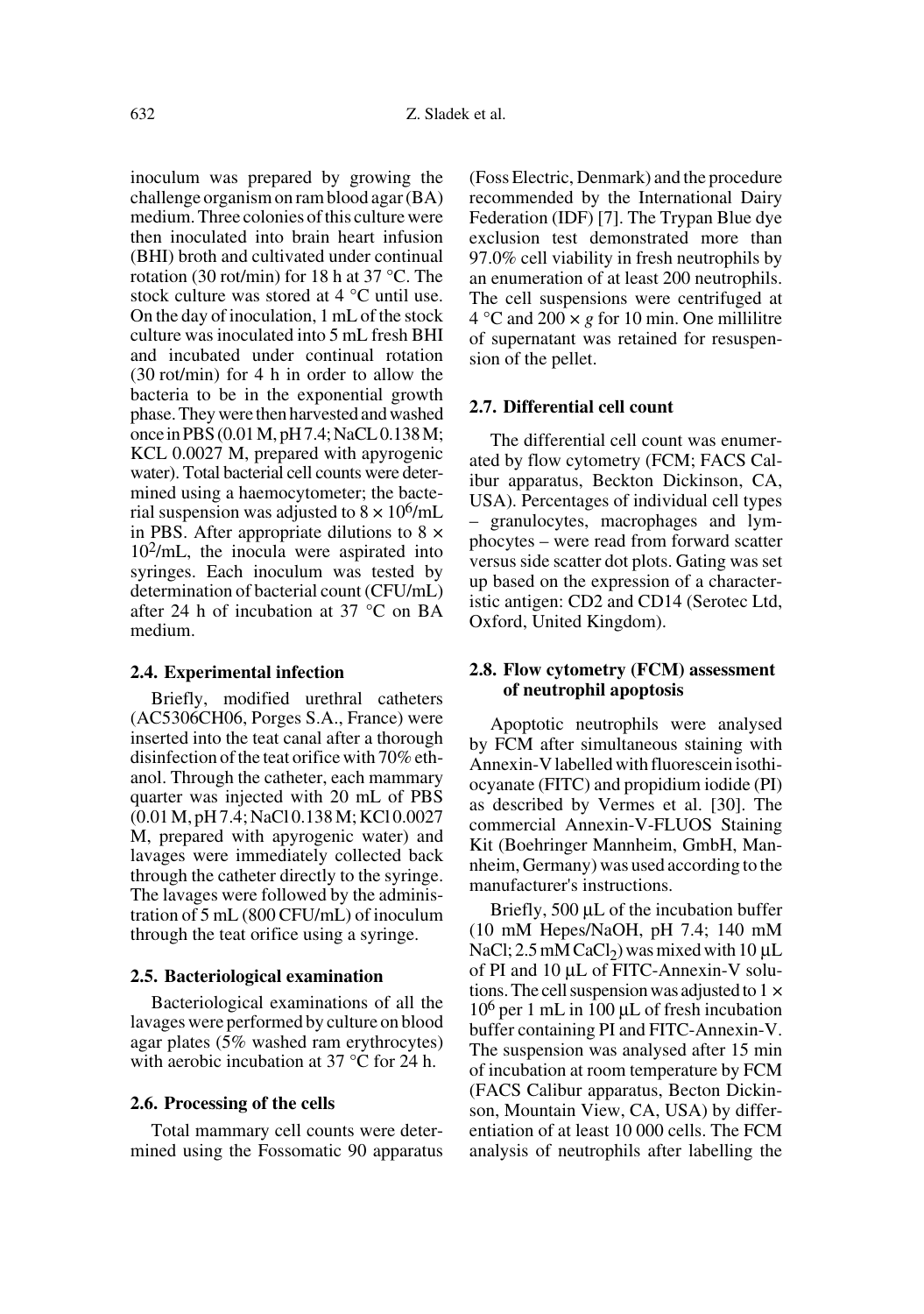cells with Annexin-V–FITC and PI resulted in the distribution of viable (Annexin  $V<sub>-/-</sub>$ PI–), apoptotic (Annexin V+/PI–) and necrotic cells (Annexin  $V^+/PI^+$ ) in three different quadrants on dot plots (with FL1 and FL3 axes). Dot plots were evaluated qualitatively and quantitatively using the CellQuest software analysis (Beckton Dickinson, Mountain View, CA, USA).

## **2.9. Light microscopy assessment of neutrophil apoptosis**

Apoptosis was assessed with oil immersion light microscopy (Olympus BH2, Olympus Optical Co., LTD, Japan), on slides stained panoptically by the Pappenheim method (May-Grünwald-Giemsa stain) by the enumeration of at least 200 neutrophils in accordance with the described morphological features [22].

#### **2.10. Cytochemistry**

The interaction of macrophages with apoptotic neutrophils was assessed by staining for myeloperoxidase (MPO). Briefly, two smears of mammary lavages of each mammary gland were prepared, dried, fixed for 5 min in 2% glutaraldehyde dissolved in PBS, and stained with dimethoxybenzidine (O-dianisidine HCl, Sigma Chemical Co., St. Louis, USA), hydrogen peroxide [6] and subsequently with diluted Giemsa-Romanowski stain using our own modification [22].

 After enumeration of 200 macrophages on each slide, the interaction of macrophages with apoptotic neutrophils was quantified calculating the percentage of MPO-positive (MPO+) macrophages from the total number of macrophages.

## **2.11. Transmission electron microscopy (TEM)**

For transmission electron microscopy the cells were prepared according to the procedure we previously described [21].

#### **2.12. Statistical analysis**

The proportions of apoptotic neutrophils and MPO+ macrophages are presented as statistical means and standard deviations of the twenty mammary glands examined. Significant differences in the proportions of apoptotic neutrophils and MPO+ macrophages after PBS treatment and during *S. aureus* infection were determined by a paired *t*-test. The data was processed by STAT Plus software [13].

#### **3. RESULTS**

## **3.1. Clinical data and bacteriological status**

Following bacterial challenge with *S. aureus,* all mammary glands developed subclinical mastitis. Infected mammary glands showed no swelling. Rectal temperatures did not increase.

No bacteria were detected in any of the mammary lavages tested in the pre-infection period and 24–168 h after PBS treatment. Bacteria *S. aureus* were detected bacteriologically throughout the sampling period, 24–168 h after instillation.

#### **3.2. The total and differential leukocyte counts during** *S. aureus* **infection**

Before the challenge, leukocyte counts averaged  $0.9 \pm 0.5 \times 10^6$ /mL. Intramammary administration of both PBS and *S. aureus* caused massive neutrophil infiltration from the bloodstream into the challenged mammary glands. As shown in Figure 1, peak leukocyte counts were observed 24 h after the intramammary administration of both PBS and *S. aureus*. The cellular inflammatory response was significantly greater in the *S. aureus-*treated glands compared to the PBS-treated mammary glands throughout the sampling period  $(p < 0.01)$ . At 48 h, the total cell counts had decreased in both; however the magnitude of the decrease was greater in *S. aureus* infused quarters compared to PBS infused quarters (Fig. 1).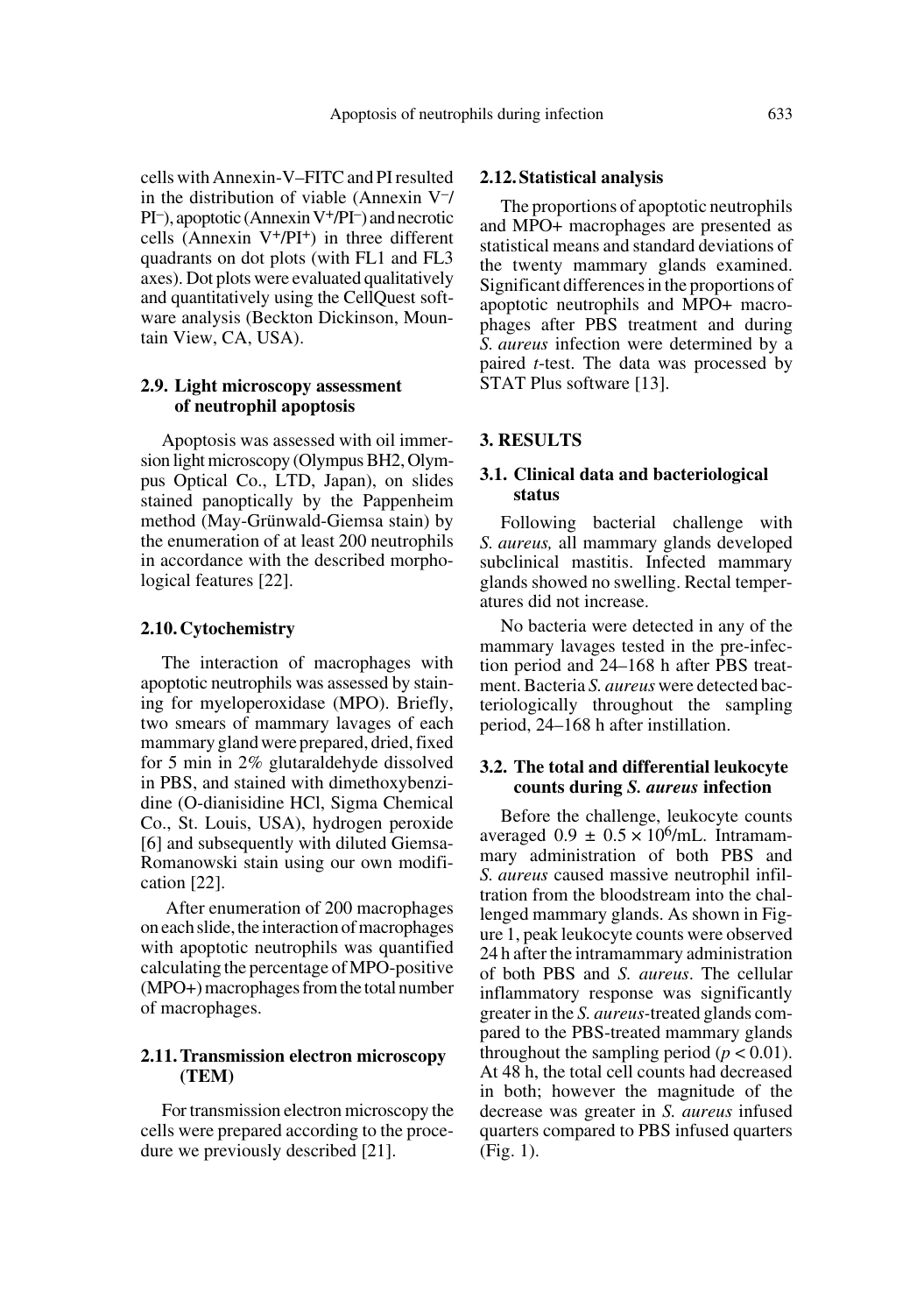

**Figure 1.** Total number of cells and total number of neutrophils (mean  $\pm$  S.D.) in mammary lavages collected at 0, 24, 48, 72, and 168 h after intramammary instillation of PBS or *S. aureus*. Significant between-treatment differences are marked with asterisks for the total number of cells ( $** p < 0.01$ ). Differences in total number of neutrophils are statistically significant for all timepoints  $(p < 0.01)$ .

| Time points (hours)       | Neutrophils $(\%)$ | Macrophages $(\%)$ | Lymphocytes $(\%)$ |
|---------------------------|--------------------|--------------------|--------------------|
| <b>PBS</b>                |                    |                    |                    |
| Intact                    | $2.5 \pm 0.9$      | $68.7 \pm 1.4$     | $28.9 \pm 3.4$     |
| 24                        | $70.6 \pm 12.0$    | $19.6 \pm 6.3$     | $9.8 \pm 2.6$      |
| 48                        | $51.3 \pm 9.2$     | $31.4 \pm 8.8$     | $17.3 \pm 6.3$     |
| 72                        | $38.0 \pm 5.9$     | $43.4 \pm 1.8$     | $18.6 \pm 7.8$     |
| 168                       | $14.3 \pm 0.6$     | $59.9 \pm 1.5$     | $25.8 \pm 9.1$     |
| <i>S. aureus</i> mastitis |                    |                    |                    |
| 24                        | $83.1 \pm 59.1$    | $11.6 \pm 3.7$     | $6.3 \pm 1.8$      |
| 48                        | $56.6 \pm 29.4$    | $25.6 \pm 5.3$     | $17.8 \pm 2.9$     |
| 72                        | $48.4 \pm 12.2$    | $26.5 \pm 11.8$    | $25.1 \pm 5.2$     |
| 168                       | $33.3 \pm 3.9$     | $36.6 \pm 6.6$     | $30.1 \pm 9.3$     |

**Table I.** Differential cell counts during *S. aureus* mastitis (mean ± SD).

Macrophages were typically present in larger numbers than the lymphocytes or neutrophils in the mammary glands before the challenge. In addition to the increase in total cell counts, a large increase was observed in the number and percentage of neutrophils peaking at 24 h after treatment (Fig. 1 and Tab. I). As shown in Figure 1, the increase was significantly higher in *S. aureus*, when compared to the PBS-treated mammary glands ( $p < 0.01$ ). The number and proportion of neutrophils were significantly higher (*p* < 0.01) after *S. aureus* treatment in comparison to PBS throughout the sampling period (except 48 h). The peak was followed by a rapid decrease in total leukocyte count (Fig. 1), a corresponding decrease in the percentage of neutrophils, and an increase in the percentage of macrophages and lymphocytes (Tab. I).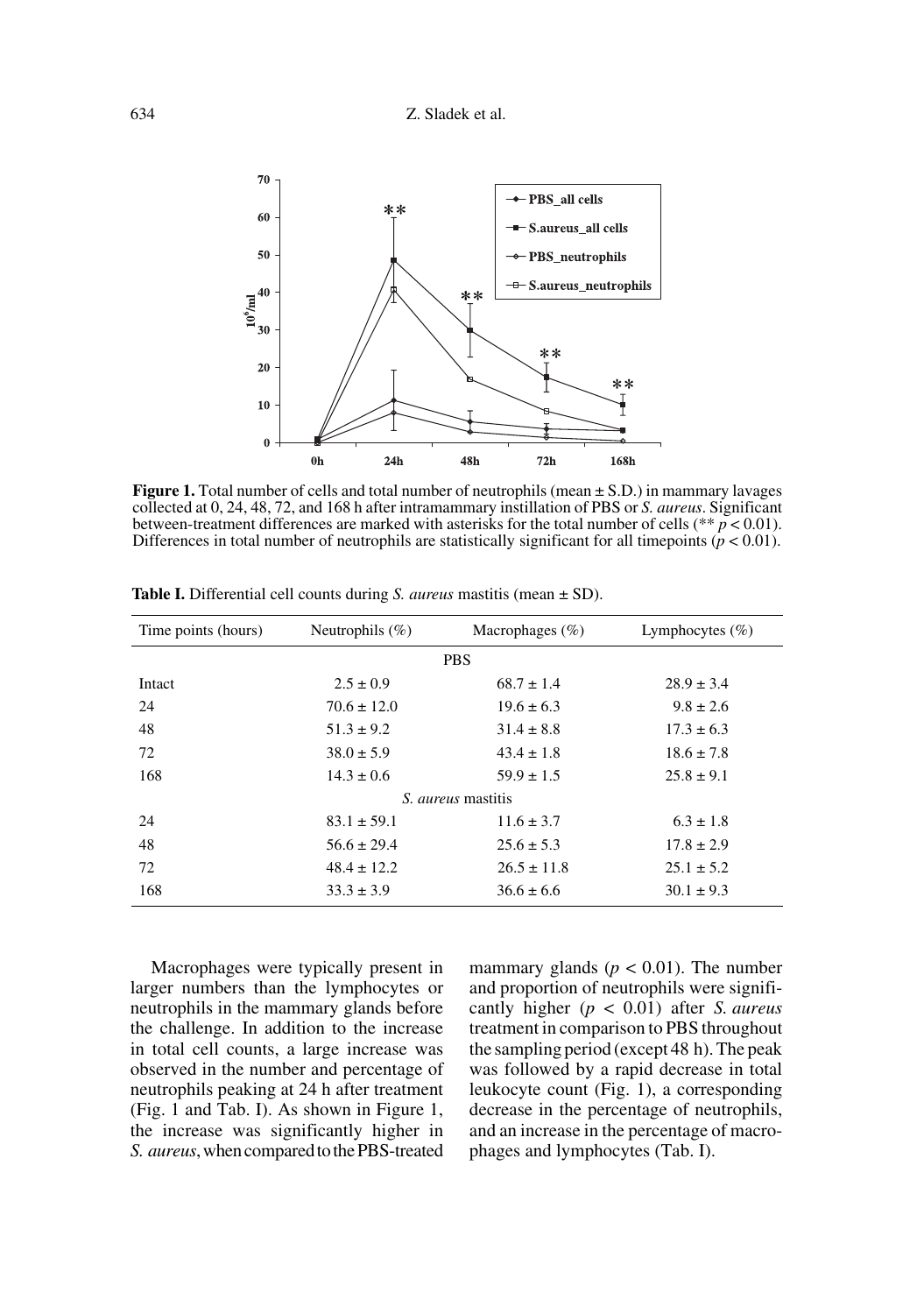

**Figure 2.** Total number of Annexin V positive and propidium iodide negative neutrophils (a) and relative proportion of Annexin V positive and propidium iodide neutrophils (b) (mean  $\pm$  SD) in mammary lavages collected at 0, 24, 48, 72, and 168 h after intramammary instillation of PBS or *S. aureus*. Significant between-treatment differences are marked with asterisks (\*\* *p* < 0.01) (in Figure not marked).

## **3.3. Dynamics of neutrophil apoptosis during** *S. aureus* **infection**

#### *3.3.1. Flow cytometry*

No apoptotic neutrophils (Annexin V+/ PI–) were found in the mammary glands before challenge. Annexin V+/PI– neutrophils were detected 24–168 h after PBS and *S. aureus* administration. Total Annexin V+/PI– neutrophils were the highest 24 h after both PBS and *S. aureus* treatment*,* 48– 168 h following the decrease of their count. Total Annexin V+/PI– neutrophil count after *S. aureus* was significantly greater (*p* < 0.01), when compared to the PBS-treated mammary glands (Fig. 2).

The percentage of Annexin V+/PI– neutrophils was the highest 48 h after PBS with a subsequent decrease at 168 h (Fig. 2). In contrast, after infection by *S. aureus*, a lower percentage, relative to PBS, of Annexin V+/ PI– neutrophils 24–72 h after instillation was observed, and the highest percentage was observed at 168 h (Fig. 2).

#### *3.3.2. Light microscopy*

No apoptotic cells detected in light microscopy were found in the neutrophil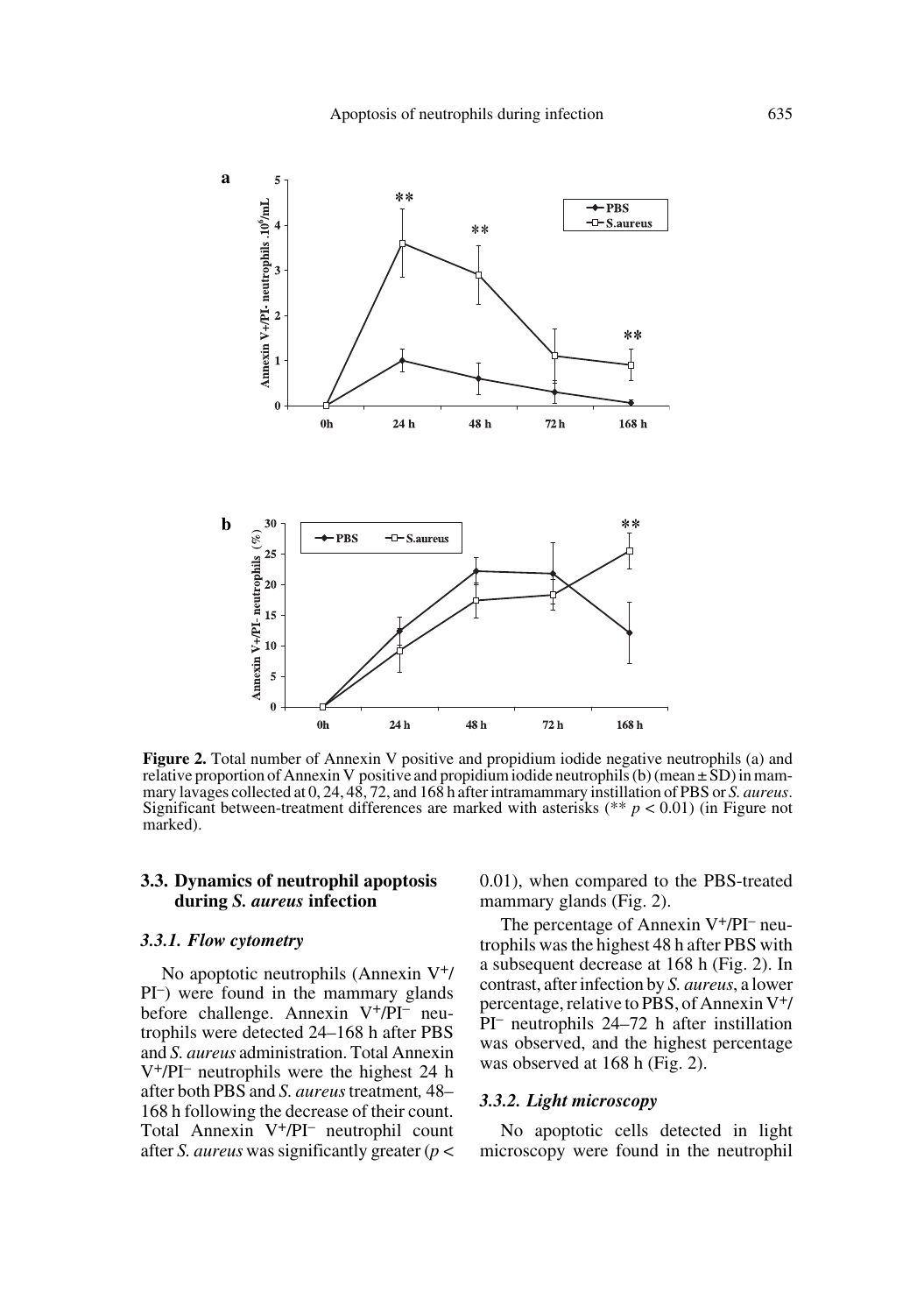

**Figure 3.** Transmission electron microscopy of apoptotic neutrophil in karyopyknosis (arrow). Magnification 5000 ×.

population in the mammary glands before challenge. Neutrophils showing morphological features of apoptosis (pyknotic nuclei, condensed chromatin, zeiosis – confirmed in TEM, Fig. 3) appeared in the cell population 24–168 h after both PBS and *S. aureus* treatment.

The total apoptotic neutrophil count was the highest 24 h after both PBS and *S. aureus* treatment and was significantly greater in *S. aureus*-treated glands, compared to the PBS-treated mammary glands (*p* < 0.01). After that (48–168 h), a decrease of the total count of apoptotic neutrophils followed. The pattern of the total neutrophil apoptosis count corresponds with the total cell count and differential neutrophil count (see Fig. 1, Tab. I and Fig. 4). In both cases the dynamics reflect the start of inflammatory response resolution (48–168 h).

The percentage of apoptotic neutrophils was only  $13.2 \pm 2.9\%$  and  $8.5 \pm 1.5\%$  24 h after PBS and *S. aureus,* respectively. After PBS, the percentage of apoptotic neutrophils increased 48 h and 72 h after treatment, and was significantly  $(p < 0.01)$  higher than after *S. aureus* administration. A dramatic decrease of the percentage of apoptotic neutrophils was found 168 h after PBS. On the contrary, a sharp increase of the percentage of apoptotic neutrophils was found 168 h after *S. aureus* (Fig. 4). The pattern of the relative Annexin V+/PI– neutrophil proportions was similar to the relative apoptotic neutrophil proportions detected in light microscopy (see Figs. 2 and 4).

## **3.4. Phagocytosis of apoptotic neutrophils during** *S. aureus* **infection**

No MPO+ macrophages were found in the mammary glands before the challenge. Macrophages with MPO+ regions in their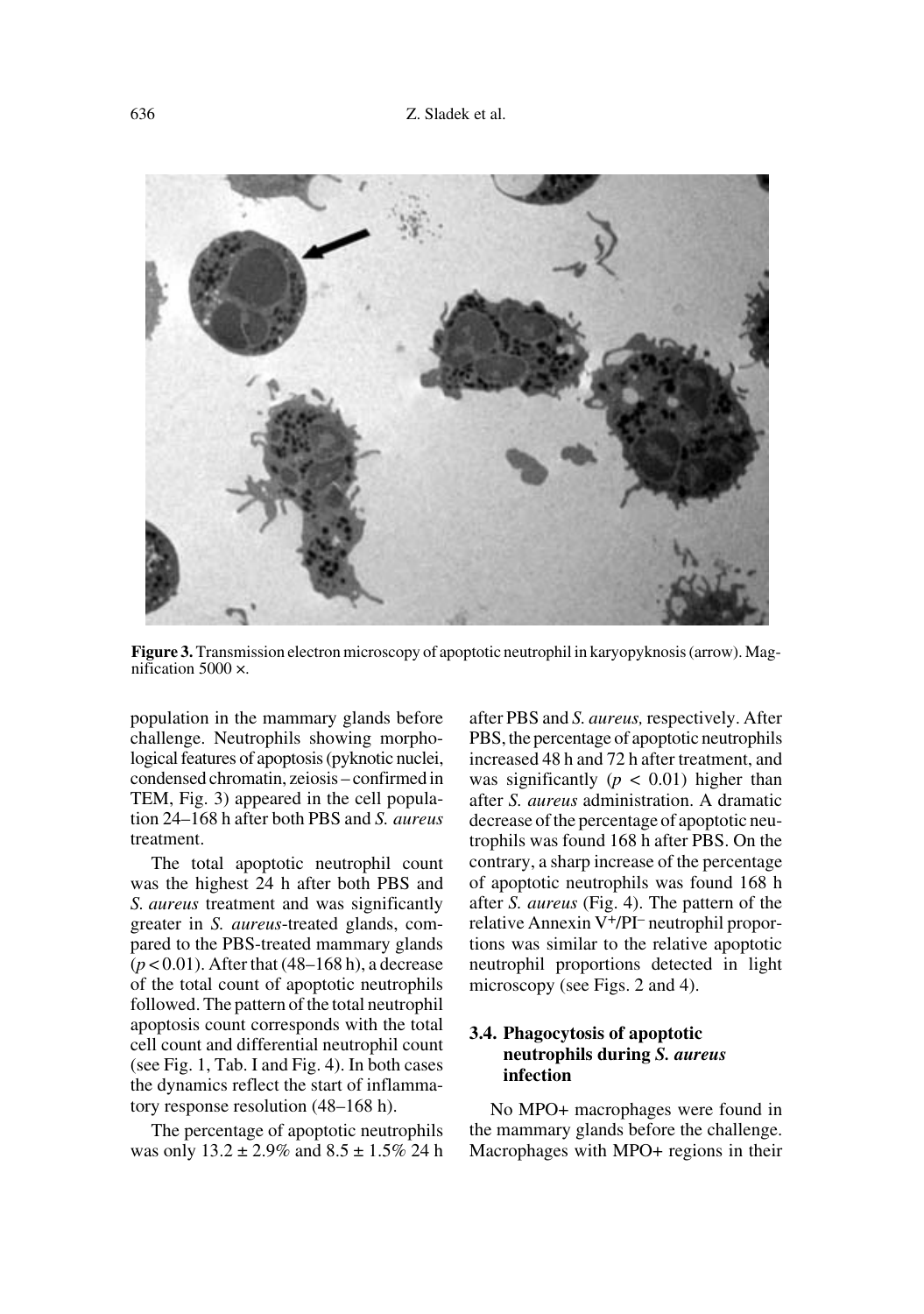

**Figure 4.** Total number of karyopyknotic neutrophils (a) and relative proportion of karyopyknotic neutrophils (b) (mean  $\pm$  SD) in mammary lavages collected at 0, 24, 48, 72, and 168 h after intramammary instillation of PBS or *S. aureus*. Significant between-treatment differences are marked with asterisks (\*\* *p* < 0.01).

cytoplasma were detected after both PBS and *S. aureus* throughout the sampling period (24–168 h). The total count of MPO+ macrophages was the highest 24 h after treatment with PBS, and 48 h after treatment with *S. aureus.* The MPO+ macrophage count in *S. aureus*-treated mammary glands was significantly greater at 48 h (*p* < 0.01), and 72 h and 168 h (*p* < 0.05), when compared to the PBS-treated glands (Fig. 5).

The highest percentage of MPO+ macrophages was found 72 h after both the PBS and *S. aureus* administrations. Thereafter, this percentage decreased slightly with the *S. aureus* administration and more intensively with the PBS administration (Fig. 5). The difference in the percentage of MPO+ macrophages in *S. aureus*-treated mammary glands was significantly greater at 168 h (*p* < 0.05), when compared to the PBS-treated glands (Fig. 5).

## **3.5. Transmission electron microscopy of phagocytosis of apoptotic PMN**

The presence and the degradation of apoptotic neutrophils in the cytoplasm of macrophages were confirmed by TEM. Apoptotic neutrophils present in phagosomes and phagolysosomes of macrophages showed various stages of degradation of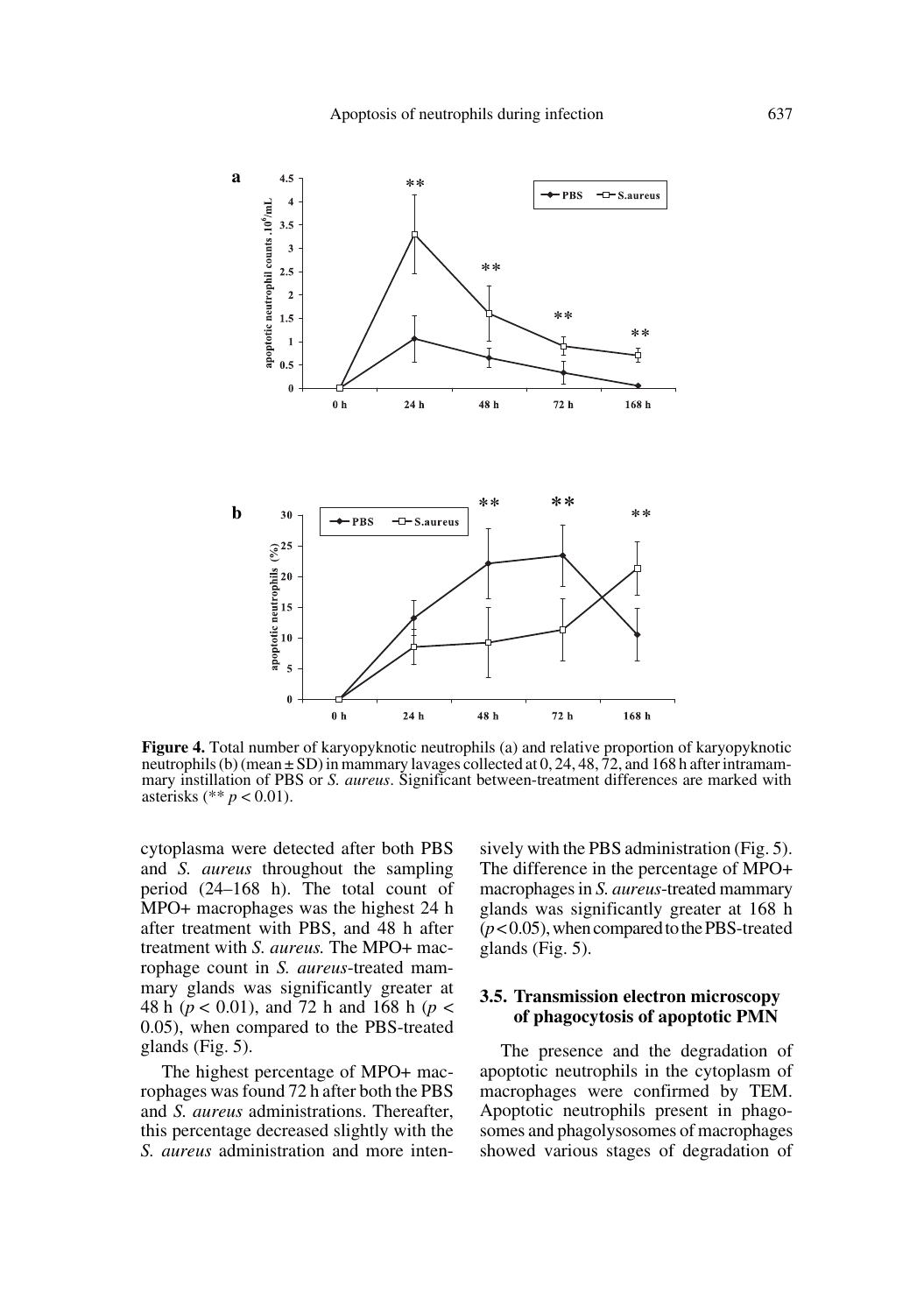

**Figure 5.** Total number of MPO+ macrophages (a) and relative proportion of MPO+ macrophages (b) (mean  $\pm$  SD) in mammary lavages collected at 0, 24, 48, 72, and 168 h after intramammary instillation of PBS or *S. aureus*. Significant between-treatment differences are marked with asterisks (\* *p* < 0.05; \*\* *p* < 0.01).

their nuclear and cytoplasmic components. In addition to phagocytosed apoptotic neutrophils, phagocytosed *S. aureus* were also detected in the cytoplasm of macrophages (Fig. 6).

## **4. DISCUSSION**

The objective of our experiments was to determine whether apoptosis of neutrophils and their subsequent elimination from mammary glands by macrophages are modulated by an infection caused by *S. aureus*.

Instillation of mammary glands by *S. aureus* was followed by an inflammatory response. The acute-phase response was characterised by massive migration and accumulation of neutrophils in the mammary gland sinuses. After 24 h, the total number of cells increased by more than 50 fold, and the number of neutrophils increased by approximately 900 fold in contrast with a normal mammary gland. Additionally, lower proportions of other cells, i.e. macrophages and lymphocytes, were detected. Such a reaction of the mammary gland is not at all that surprising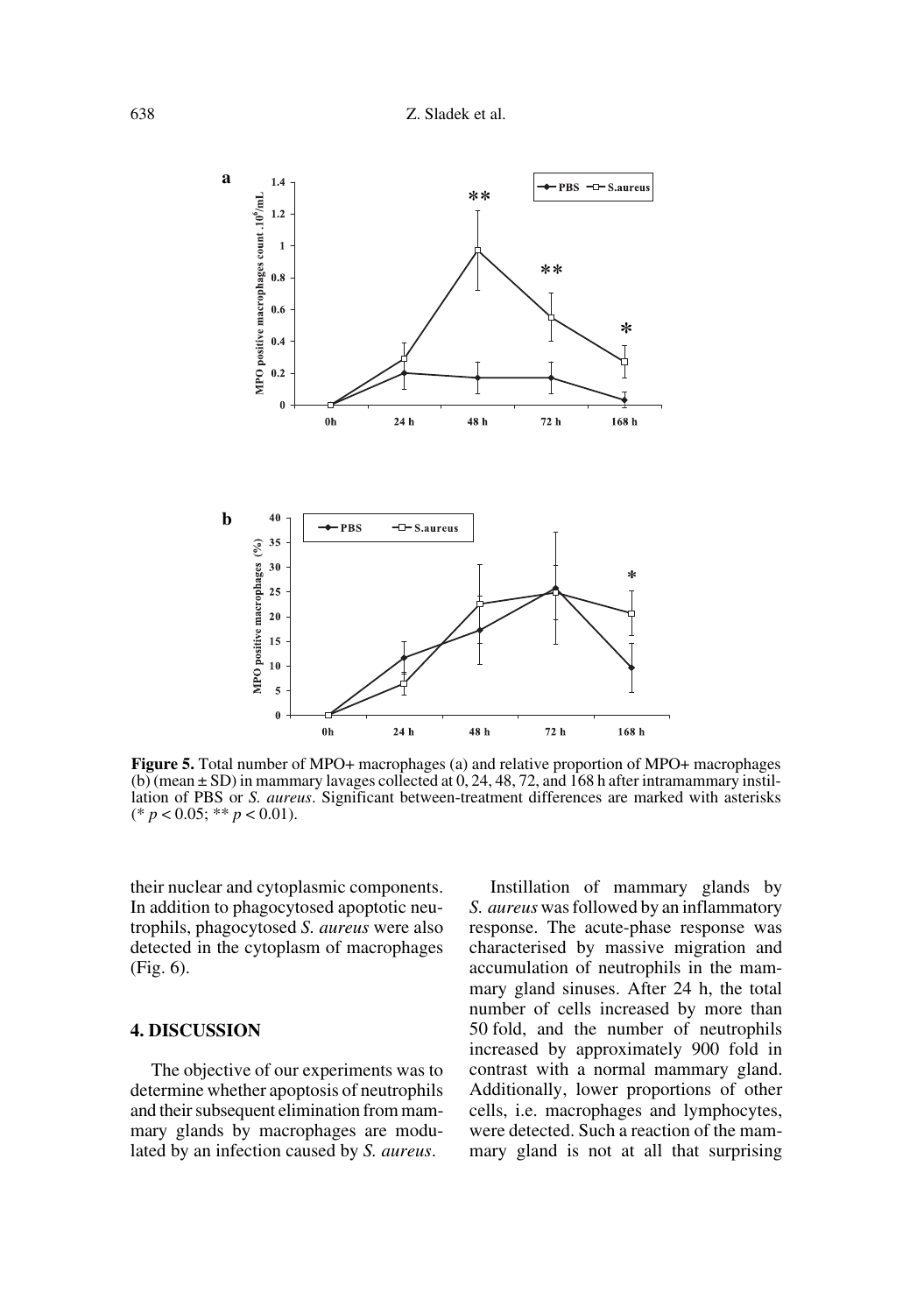

**Figure 6.** Transmission electron microscopy of macrophage with phagocytosed apoptotic neutrophils (asterisks) and bacteria (arrow). Magnification 5000 ×.

because an increase in the total number of cells and in the proportion of neutrophils occurs during an infection caused by *S. aureus* [18, 19]. No clinical signs were observed, but *S. aureus* bacteria were detected in the lavages during the whole experimental period. Therefore, in this study, instillation of the mammary glands by *S. aureus* induced subclinical mastitis, which became chronic. It is known that *S. aureus* infection often starts with an acute-phase and generally becomes chronic and subclinical [26].

An inflammatory response also occurred 24 h after the intramammary administration of PBS. However, the values of the total cell count and percentages of neutrophils did not reach a value as high as that which was monitored in the *S. aureus* administration, but they were statistically significantly lower.

Neutrophils with biochemical and morphological features characteristic of apoptosis were detected in the mammary gland already during the acute phase of inflammatory response 24 h after *S. aureus* instillation. These neutrophils were found in both the early and late stages of apoptosis, which was verified by the detection of translocated phosphatidylserine in FCM and karyopyknotic nuclei in LM. The presence of apoptotic neutrophils already in the acute-phase response can be explained as follows: (i) neutrophils have a short life-span of 1–2 days and they are predisposed for spontaneous apoptosis [17], (ii) neutrophils are recruited from the bloodstream in various age-phases [8], (iii) apoptosis in neutrophils is induced by migration into the lumen of the mammary gland [28], (iv) another, certainly non-omissible effect is the effect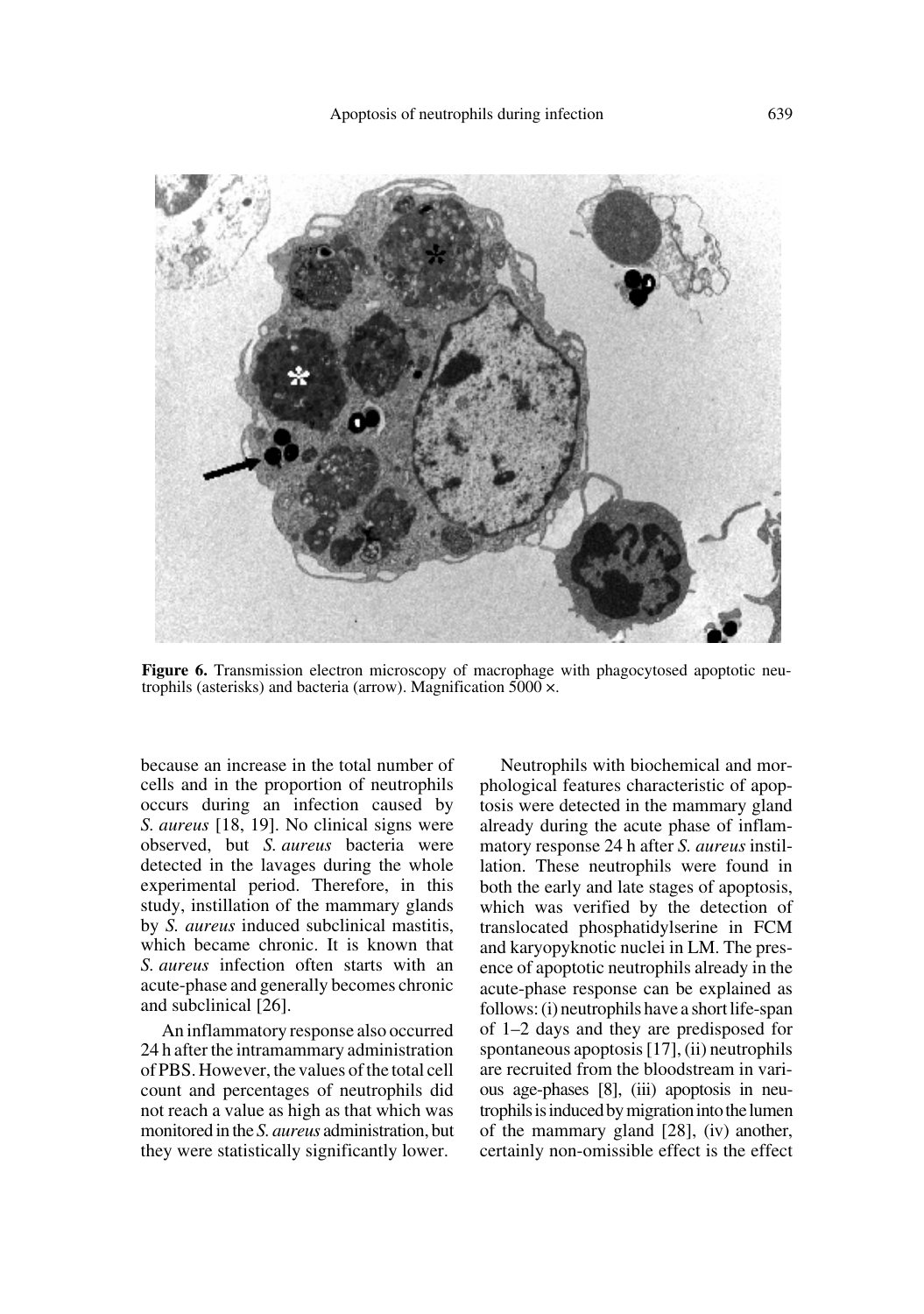of the microenvironment of the mammary gland that is represented by a complicated network of biological factors which have not yet been explained [12, 16].

The role of significant inflammatory mediators (for instance TNF-alpha, IL-1-beta, IL-8) in the modulation of neutrophil apoptosis is disputable since these agents were not detected in a soluble form during *S. aureus* infection, in contrast to infection by *E. coli* [18]. This fact is reflected in the symptoms of *S. aureus* mastitis, which were of a subclinical character.

It is not, however, known whether the modulation of apoptosis of neutrophils migrating into the bovine mammary gland occurs in situ during mastitis. No data on the quantitative aspects of neutrophil apoptosis during *S. aureus* mastitis has been found in the available literature. Therefore, the results of this study can only be debated by comparison with the studies in which a modulation of apoptosis of migrated neutrophils of the bovine mammary gland has been detected on models of reversible damage of the bovine mammary gland by bacterial components [23, 24].

Even though neutrophil apoptosis is a normal phenomenon during neutrophil influx, *S. aureus* infection of the mammary gland, in contrast to PBS administration, caused significant quantitative differences in the numbers and proportion of apoptotic neutrophils occurring in the early and late stages of apoptosis. During persistent infection by *S. aureus*, higher total cell counts, as well as lower percentages, of Annexin V+/PI– and karyopyknotic neutrophils, were observed at all time intervals, in contrast to PBS administration.

A lower proportion of Annexin V+/PI– and karyopyknotic neutrophils after *S. aureus* infection implies a prolonged influx of neutrophils, only a part of which reaches the early stage of apoptosis. What probably occurs is the so-called dilution effect of an existing cell population by newly migrated neutrophils. This conclusion can be based on the finding of a higher expression of CD11a/CD18 on neutrophils detected during persistent *S. aureus* infection (our unpublished data), which implies a continual influx of newly recruited cells (as described by Riollet et al. [19]), in contrast to PBS administration, in which neutrophil influx is not prolonged [22, 25].

It was verified in the past that *S. aureus* in vitro induces programmed cell death in human blood neutrophils [10]. We have also shown this induced effect of *S. aureus* in migrated neutrophils of the bovine mammary gland in vitro (unpublished data). However, after an incubation of neutrophils with *S. aureus*, we observed an increase in Annexin V+/PI– neutrophils and a decrease in the proportion of karyopyknotic neutrophils. Therefore, we suppose that the higher numbers of Annexin V<sup>+</sup>/PI<sup>-</sup> neutrophils and the lower proportion of karyopyknotic neutrophils 24 h after instillation are related to an interaction of these cells with *S. aureus*. This discrepancy is related to the known fact that in an early stage of apoptosis, neutrophils can phagocytose bacteria. The process of phagocytosis leads to a prolonged early stage of apoptosis and postponed initiation of DNA fragmentation [29, 32]. We verified the occurrence of this process by the finding that the process of bacterial phagocytosis by neutrophils did not occur in PBS-treated mammary glands. Therefore, the initiation of DNA fragmentation was not delayed in the neutrophils of these mammary glands, which led to an increased proportion of karyopyknotic cells in contrast to the same time interval after *S. aureus* infection.

The initiation of resolution of an acute inflammatory reaction occurred 24 h after *S. aureus* instillation and PBS administration. The resolution was characterised by a decrease in the total number of cells and a decrease in the proportion of neutrophils. It is known that induction of apoptosis in the inflammation cells (neutrophils) and their subsequent removal by macrophage phagocytosis is the requirement for resolution of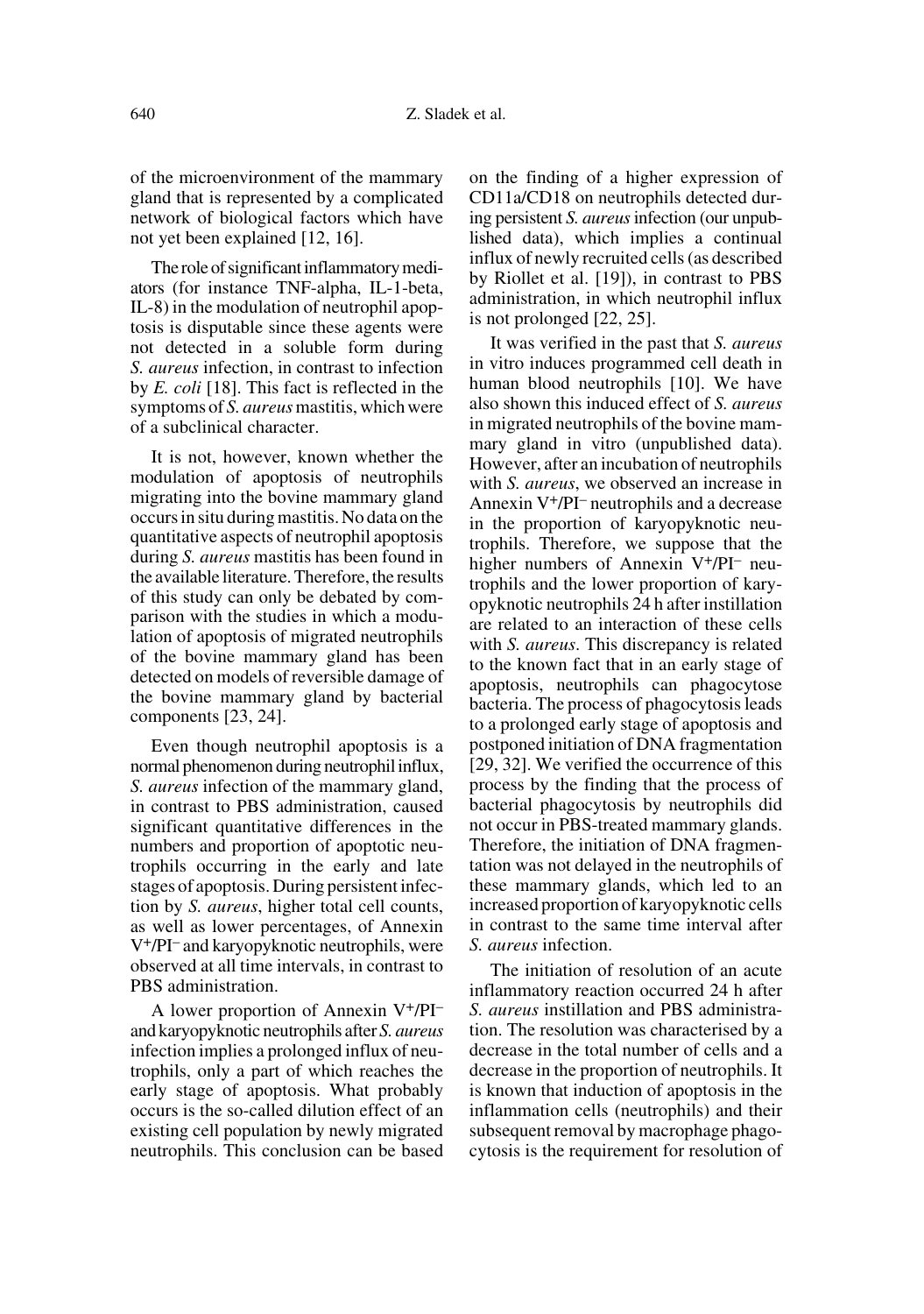an inflammatory response [5], which was confirmed by the detection of MPO+ macrophages. The histochemical evidence of MPO positivity in macrophages represents an effective tool for the evaluation of macrophage functional activity regarding the removal of apoptotic cells during the resolution of an acute inflammation of bovine mammary glands [23–25].

MPO+ macrophages were detected in the lavages already at 24 h after experimental *S. aureus* infection and PBS administration. At that time, MPO+ macrophages formed a low proportion and a low count of all macrophages, even though the highest number of apoptotic neutrophils was found in the mammary gland. It is known that an increased proportion of apoptotic neutrophils is parallel with an increased proportion of phagocytosing macrophages [20]. This discrepancy detected by us can be explained by the fact that the gland sinuses were rinsed before PBS administration or by *S. aureus* instillation. By so rinsing, most of the fully immunocompetent macrophages were removed. Because of their immaturity, the newly migrated macrophages do not have the ability to recognise and phagocytose apoptotic neutrophils [14]. The high number of MPO+ macrophages 48 h after *S. aureus* experimental infection is then, in this case, related to the increasing proportion of MPO+ macrophages, which is implied by an increasing proportion of immunocompetent cells.

The observed peak of 72 h in the relative proportions of MPO+ macrophages implies the peak participation of these cells in the process of neutrophil influx resolution after the experimental *S. aureus* infection and PBS administration. The fact that during the persistent *S. aureus* infection the total, as well as relative numbers of MPO+ macrophages, were statistically significantly higher than after PBS administration implies that the process of *S. aureus* mastitis resolution continued further, even after the stated time. Similar results were observed in a previous study during the resolution of an acute inflammatory response after intramammary administration of PBS and LPS [24].

It is important to bring to the attention the fact that at 48–72 h after the experimental *S. aureus* infection a significant decrease of the total number of macrophages and MPO+ macrophages occurred and simultaneously, there was a slight increase of the relative proportion of all macrophages and the relative proportion of MPO+ macrophages. This occurrence can be hypothetically explained as the final stages of clearance of apoptotic neutrophils and migration of inflammatory macrophages into the mammary gland, and the emigration of MPO+ macrophages into regional lymph nodes of the mammary gland [23].

In conclusion, it is important to emphasise that the dynamics of *S. aureus* mastitis resolution is very similar to a resolution of an acute damage of the mammary gland by administration of PBS. Nevertheless, the numbers of apoptotic neutrophils and MPO+ macrophages are significantly higher after experimental *S. aureus* infection. Although the mechanisms of bacterial noxa elimination as well as resolution of infection are very intensively involved, an infection of the mammary gland persists. This verifies that there is an insufficient effectiveness of the means leading to the elimination of bacterial pathogens. In this way the involvement of mechanisms of an acute inflammation resolution paradoxically leads to a chronic infection.

#### **ACKNOWLEDGEMENTS**

This study was supported by a Grant Agency of the Czech Republic (GA\_R No. 524/03/1531) and by the Ministry of Agriculture (MZE 0002716201). The samples for transmission electron microscopy were prepared in the Department of Histology and Embryology, Masaryk University in Brno. We are very grateful to Ms. D. Hradilova and Mr. I. Ilkovics for their excellent technical assistance in the application of TEM and to L. Levá for her assistance with FCM.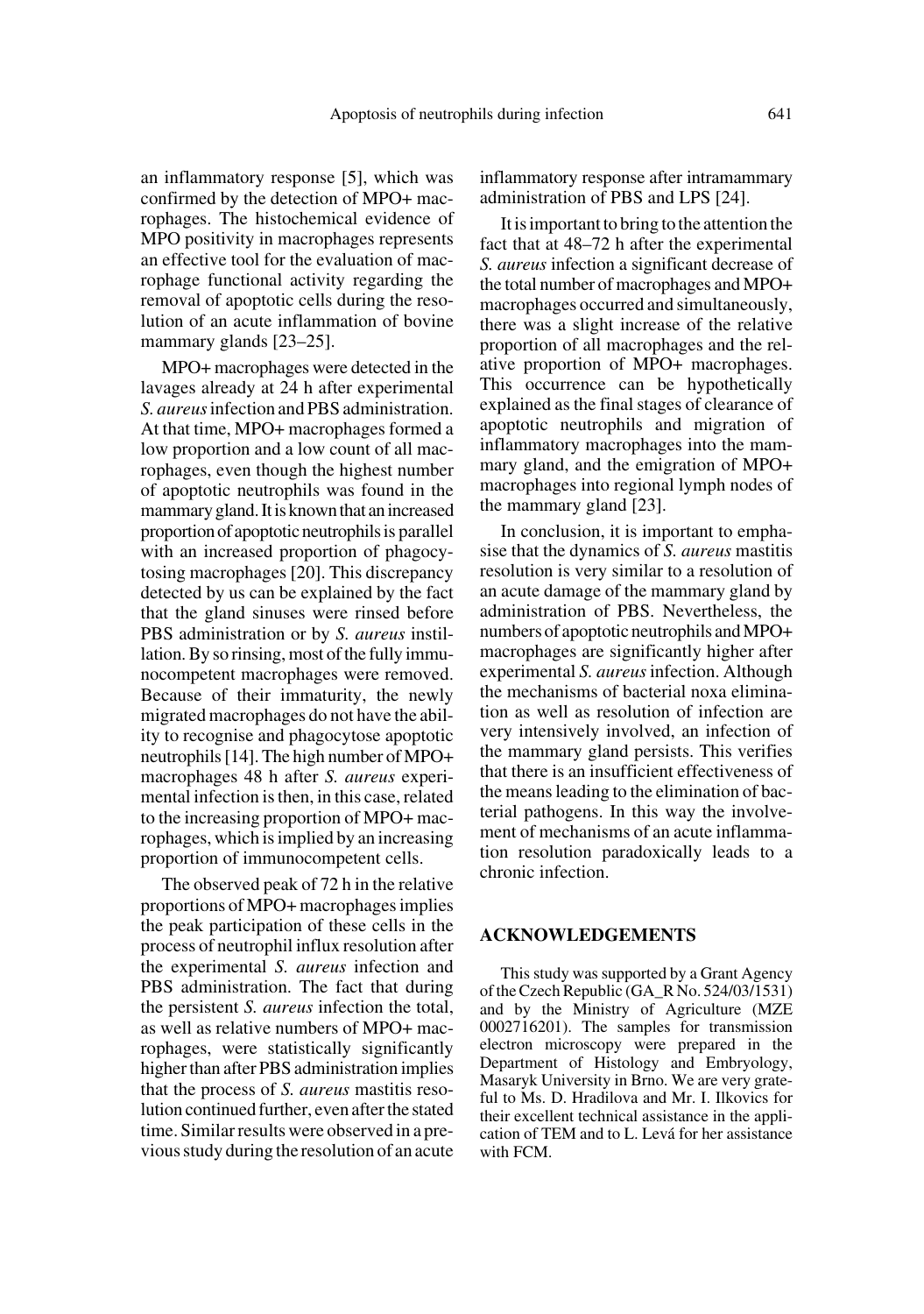#### **REFERENCES**

- [1] Baran J., Guzik K., Hryniewicz W., Ernst M., Flad H.D., Pryjma J., Apoptosis of monocytes and prolonged survival of granulocytes as a result of phagocytosis of bacteria, Infect. Immun. 64 (1996) 4242–4248.
- [2] Capuco A.V., Paape M.J., Nickerson S.C., In vitro study of polymorphonuclear leukocyte damage to mammary tissue of lactating cows, Am. J. Vet. Res. 47 (1986) 663–669.
- [3] DeLeo F.R., Modulation of phagocyte apoptosis by bacterial pathogens, Apoptosis 9 (2004) 399–413.
- [4] Fox L.K., Gay J.M., Contagious mastitis, Vet. Clin. North Am. Food Anim. Pract. 9 (1993) 475–487.
- [5] Haslett G., Savill J., Whyte M.K.B., Stern M., Dransfield I., Meagher L.C., Granulocyte apoptosis and the control of inflammation, Philos. Trans. R. Soc. Lond. B. Biol. Sci. 30 (1994) 327–333.
- [6] Henson P.M., Zanolari B., Schartzman N.A., Hong S.R., Intracellular control of human neutrophil secretion. I. C5a-induced stimulusspecific desensitisation and effect of cytochalasin B, J. Immunol. 121 (1978) 851–855.
- [7] International Dairy Federation, Milk-Enumeration of somatic cells, International IDF Standard 148A, 1995, 8 p.
- [8] Ishii Y., Hashimoto K., Nomura A., Sakamoto T., Uchida Y., Ohtsuka M., Hasegawa S., Sagai M., Elimination of neutrophils by apoptosis during the resolution of acute pulmonary inflammation in rats, Lung 176 (1998) 89–98.
- [9] Kobayashi S.D., Voyich J.M., DeLeo F.R., Regulation of the neutrophil-mediated inflammatory response to infection, Microb. Infect. 5 (2003) 1337–1344.
- [10] Kobayashi S.D., Braughton K.R., Whitney A.R., Voyich J.M., Schwan T.G., Musser J.M., DeLeo F.R., Bacterial pathogens modulate an apoptosis differentiation program in human neutrophils, Proc. Natl. Acad. Sci. USA 100 (2003) 10948–10953.
- [11] Lotz S., Aga E., Wilde I., Van Zandbergen G., Hartung T., Solbach W., Laskay T., Highly purified lipoteichoic acid activates neutrophil granulocytes and delays their spontaneous apoptosis via CD14 and TLR2, J. Leukoc. Biol. 75 (2004) 467–477.
- [12] Lee A., Whyte M.K.B., Haslett C., Inhibition of apoptosis and prolongation of neutrophil functional longevity by inflammatory mediators, J. Leukoc. Biol. 54 (1993) 283–288.
- [13] Matouskova O., Chalupa J., Cigler M., Hruska K., STAT Plus, software manual 1.01. Veterinary Research Institute, Brno, 1992, pp. 1– 168.
- [14] Newman S.L., Henson J.E., Henson P.M., Phagocytosis of senescent neutrophils by human monocyte-derived macrophages and rabbit inflammatory macrophages, J. Exp. Med. 156 (1982) 430–442.
- [15] Paape M.J., Mehrzad J., Zhao X., Dettileux J., Burvenich C.H., Defense of the bovine mammary gland by polymorphonuclear neutrophil leukocytes, J. Mammary Gland Biol. Neoplasia 7 (2002) 109–121.
- [16] Paape M.J., Bannerman D.D., Zhao X., Lee J.W., The bovine neutrophil: Structure and function in blood and milk, Vet. Res. 34 (2003) 597–627.
- [17] Raff M.C., Social controls on cell survival and cell death, Nature 356 (1992) 397–400.
- [18] Riollet C., Rainard P., Poutrel B., Differential induction of complement fragment C5a and inflammatory cytokines during intramammary infections with *Escherichia coli* and *Staphylococcus aureus*, Clin. Diagn. Lab. Immunol. 7 (2000) 161–167.
- [19] Riollet C., Rainard P., Poutrel B., Cell subpopulations and cytokine expression in cow milk in response to chronic *Staphylococcus aureus* infection, J. Dairy Sci. 84 (2001) 1077–1084.
- [20] Savill J.S., Willie A.H., Henson J.E., Walport M.J., Henson P.M., Haslett C., Macrophage phagocytosis of aging neutrophils in inflammation. Programmed cell death in the neutrophil leads to its recognition by macrophages, J. Clin. Invest. 83 (1989) 865–867.
- [21] Sladek Z., Rysanek D., Ultrastructure of phagocytes from mammary glands of nonpregnant heifers, Anat. Histol. Embryol. 28  $(1999)$  291–298.
- [22] Sladek Z., Rysanek D., Morphology of apoptosis of polymorphonuclear leukocytes isolated from mammary glands of unbred heifers, Vet. Med. Czech 45 (2000) 71–81.
- [23] Sladek Z., Rysanek D., Apoptosis of polymorphonuclear leukocytes of the juvenile bovine mammary glands during induced influx, Vet. Res. 31 (2000) 553–563.
- [24] Sladek Z., Rysanek D., Neutrophil apoptosis during resolution of bovine mammary gland injury, Res. Vet. Sci. 70 (2001) 41–46.